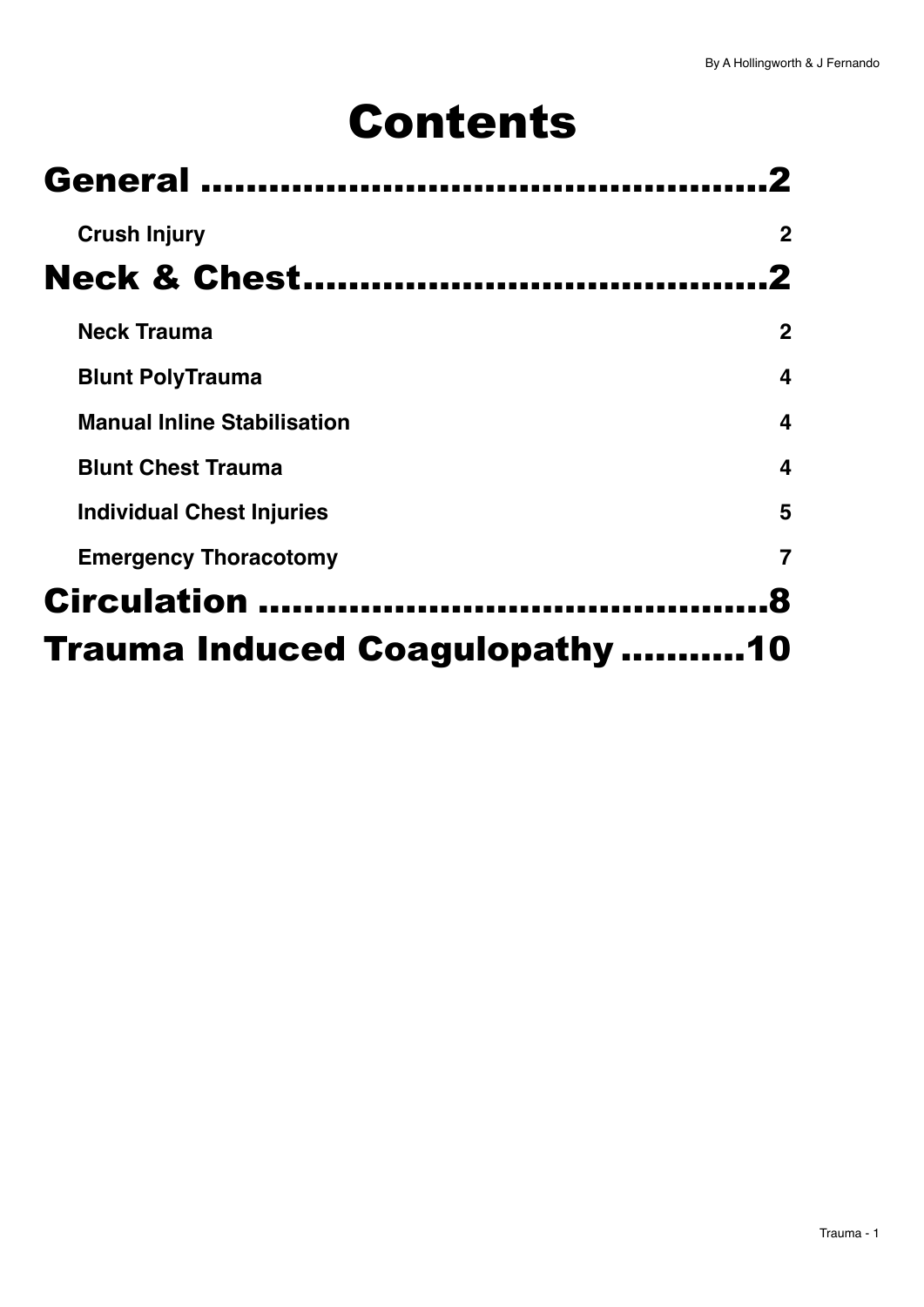# <span id="page-1-0"></span>General

# <span id="page-1-1"></span>Crush Injury

#### - see massive tissue destruction  $\Rightarrow$

- ‣ ↓Ca
- ‣ ↑phosphate
- ‣ ↑K
- Need to treat high potassium
- Avoid Ca high PO4 will bind Ca  $\Rightarrow$  Ca precipitate in tissues

# <span id="page-1-2"></span>Neck & Chest

# <span id="page-1-3"></span>Neck Trauma

Priorities include:

- 1. securing definitive airway
- 2. protecting c-spine esp in blunt trauma
- 3. diagnosing and managing life threatening injuries

#### History – AMPLE

#### **Examination**

- any neck pain ?clinical rule out?
- what position has he adopted (sitting up leaning forward, unlikely to be able to lie flat)
- gentle inline immobilisation (probably will not tolerate hard collar)
- examine airway
	- $\rightarrow$  mouth opening,
	- ‣ blood,
	- ‣ haematoma,
	- ‣ stridor ?getting worse,
	- ‣ anatomical landmarks for airway blocks for anaesthesia,
- Neck & Chest exam

Investigations  $-$  if time permits

- chest xray
- lateral c-spine xray:
	- ‣ Indications:
		- GCS <15
		- $-$  >65yr old
		- dangerous mechanism ie 3 feet, collision, high speed, axial load
		- peripheral neuro symptoms
		- normal movement in rotation not possible
- nasal fiberoptic examination
- CT scan

#### Management

- keep patient breathing!
- call for help (anaesthetic technician, senior anaesthetist, ENT specialist, maxillo-facial specialist, cardiothoracic specialist, intensive care specialist, general surgeon, theatre personnel)
- allow patient to adopt comfortable position
- apply high flow O2
- nebulised adrenaline + IV dexamethasone may buy some time
- transfer patient to theatre (preferably with cardiac bypass available, call perfusionist)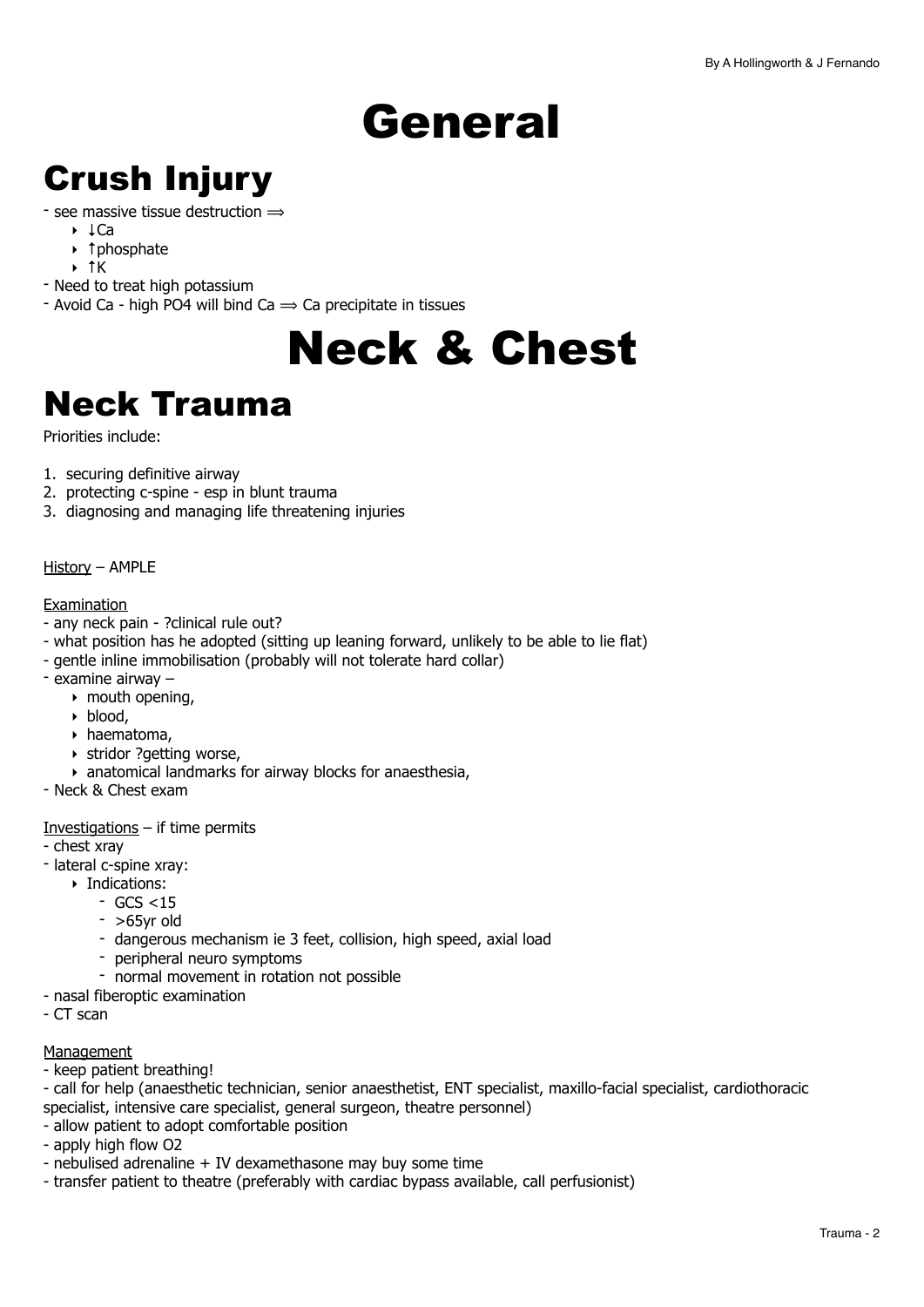- anti-reflux medications; ranitidine, metoclopramide, Na+ citrate
- glycopyrulate IV to decrease secretions
- surgeons scrubbed and ready to site emergency tracheostomy if airway obstruction occurs
- while preparing to secure airway get someone to insert a femoral vascath for possible femoral-femoral bypass

#### Securing Airway

Often default = DL with best efforts  $\&$  earlier surgical airway if needed

1. awake percutaneous crico-thyroid puncture with insertion of an endotracheal tube – anatomy may be too abnormal

- examine neck and attempt to palpate
- apply anti-septic
- infiltrate LA
- make a punch stab through crico-thyroid membrane
- dilate with handle of scapel
- insert a size 6 or 7 cuffed ETT into trachea

2. awake tracheostomy – ENT surgeon may not be comfortable or experienced with this technique, patient will probably not be able to

3. awake direct laryngoscopy after topicalisation – to facilitate intubation, then allow fiberoptic examination of defect, can advance ETT pass the lesion

- topicalise airway with 10% lignocaine (5 sprays)
- insert bite block
- perform laryngoscopy
- topicalise trachea with 4mL of 4% ligocaine with cannula injection
- intubate or place LMA to avoid instrumenting trachea

4. awake fiberoptic intubation – topicalise with LA as you go, cannulate trachea, assess whether trachea normal with bronchoscope, intubate passed defect, may need remifentanil for analgesia, may be limited by blood and debris

- if able use nasal approach
- topicalise with co-phenylcaine forte (5 sprays to each nostril while inspiring)
- 5 sprays of 10% lignocaine to oro-pharynx
- trans-tracheal injection via cannula to crico-thyroid membrane
- insert successive nasopharyngeal airways up to #7.0
- insert fiberoptic scope into naso-pharnyx
- cannulate trachea
- advance #7.0 ETT over scope

5. inhalational induction with cricoid pressure– keep patient spontaneously breathing, may be able to induce sitting upright but laying patient down to intubate may produce airway obstruction

- 2 anaesthetists
- vasoconstrictor + LA to nose
- surgeon scubbed for emergency tracheostomy
- sevoflurane/O2 induction
- sitting up
- proceed slowly
- if become apnoeic -> don't bag -> allow CO2 to rise and then to start spontaneously breathing again
- if obstructs insert nasopharyngeal airway
- once pupils midline and small -> laryngoscopy
- attempt intubation twice only
- if intubation fails -> tracheostomy while breathing spontaneously
- if there is sudden, complete airway obstruction -> immediate tracheostomy or single attempt with rigid bronchoscope

6. urgent femoral-femoral bypass if airway is unsecured and life-threatening hypoxia ensues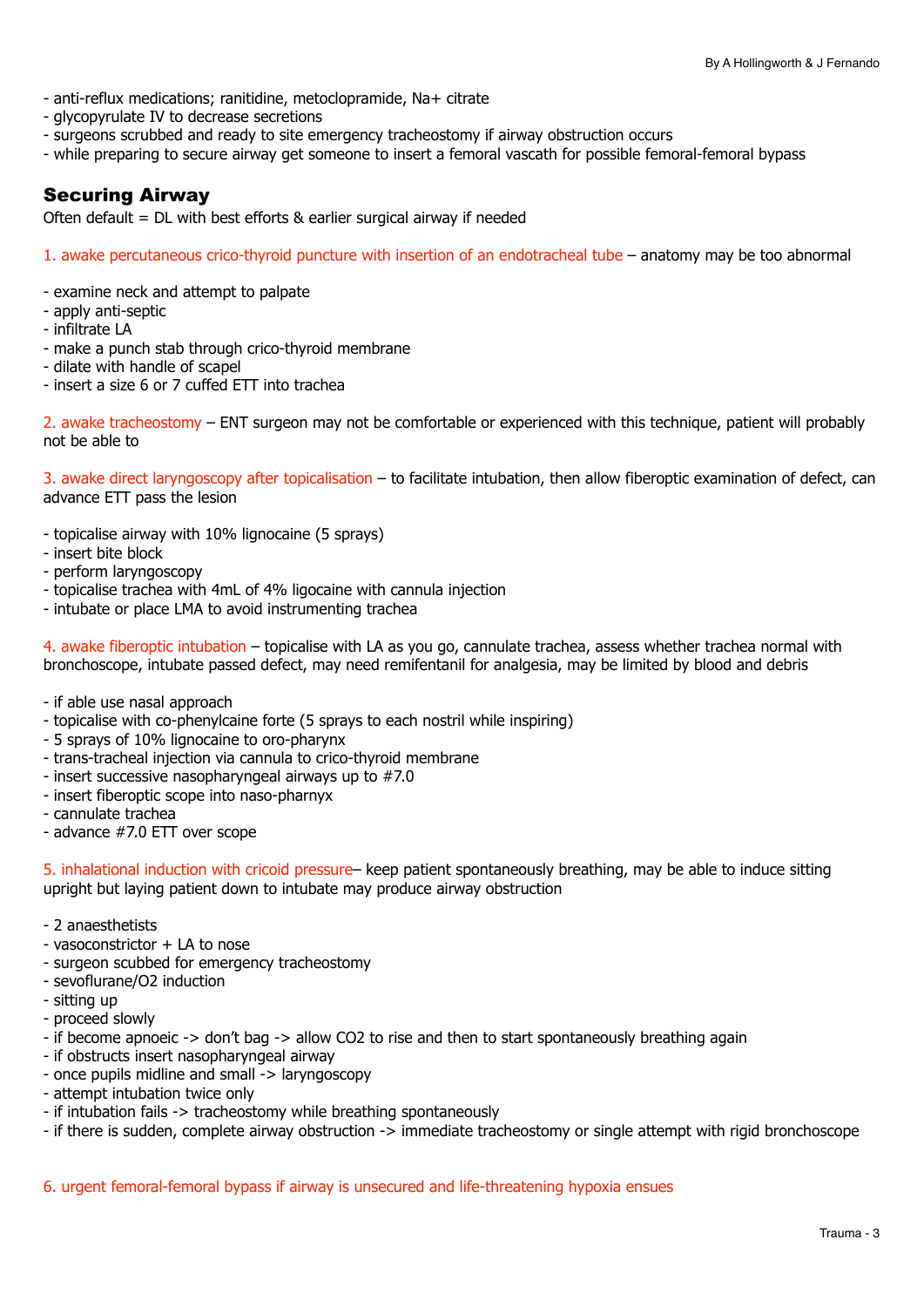7. access to the airway via a median sternotomy or thoracotomy

# <span id="page-3-0"></span>Blunt PolyTrauma

- can clear Cx spine based on -ve CT scan = EASt guidelines
- may still have ligament injury but are stable injuries
- instrumenting airway:
	- ‣ most movement at C1/C2
	- $\rightarrow$  LMA  $\rightarrow$  post displacement
	- $\triangleright$  DI  $\Rightarrow$  ant displacement

# <span id="page-3-1"></span>Manual Inline Stabilisation

- $=$ MILI
- limits C spine movement
- ↓grade view 1-2 for all views
- 25% will be 3-4 view
- slower & more diff to pass tube
- no evidence in VIVO of benefit of MILI
- Max fax trauma = highest failed intubation rate at 20%
- think surgical airway backup
- can combine fibre optic & VL to get view of ETT passing cords

# <span id="page-3-2"></span>Blunt Chest Trauma

#### Acute Life-Threatening Injuries

- Blast lung
- Aortic disruption
- Tension PTX
- Open PTX
- Massive haemothroax
- Flail Chest
- Cardiac Tamponade

#### Acute injuries - Secondary Survey

- Heart:

- ‣ Myocardial contusion
- ‣ Myocardial wall rupture
- ‣ Arrhythmia
- ‣ Acute papillary muscle rupture
- ‣ Acute valve incompetence
- ‣ Septal defects from trauma
- ‣ Coronary artery damage with ischaemia
- Vessel injury:
	- ‣ Aortic rupture
	- ‣ Aortic dissection
- Lung:
	- ‣ pulmonary contusion
	- ‣ Simple PTX
	- ‣ Rupture of tracehobronchial tree
- Other:
	- ‣ Diaphragm Rupture
	- ‣ Oesophageal Rupture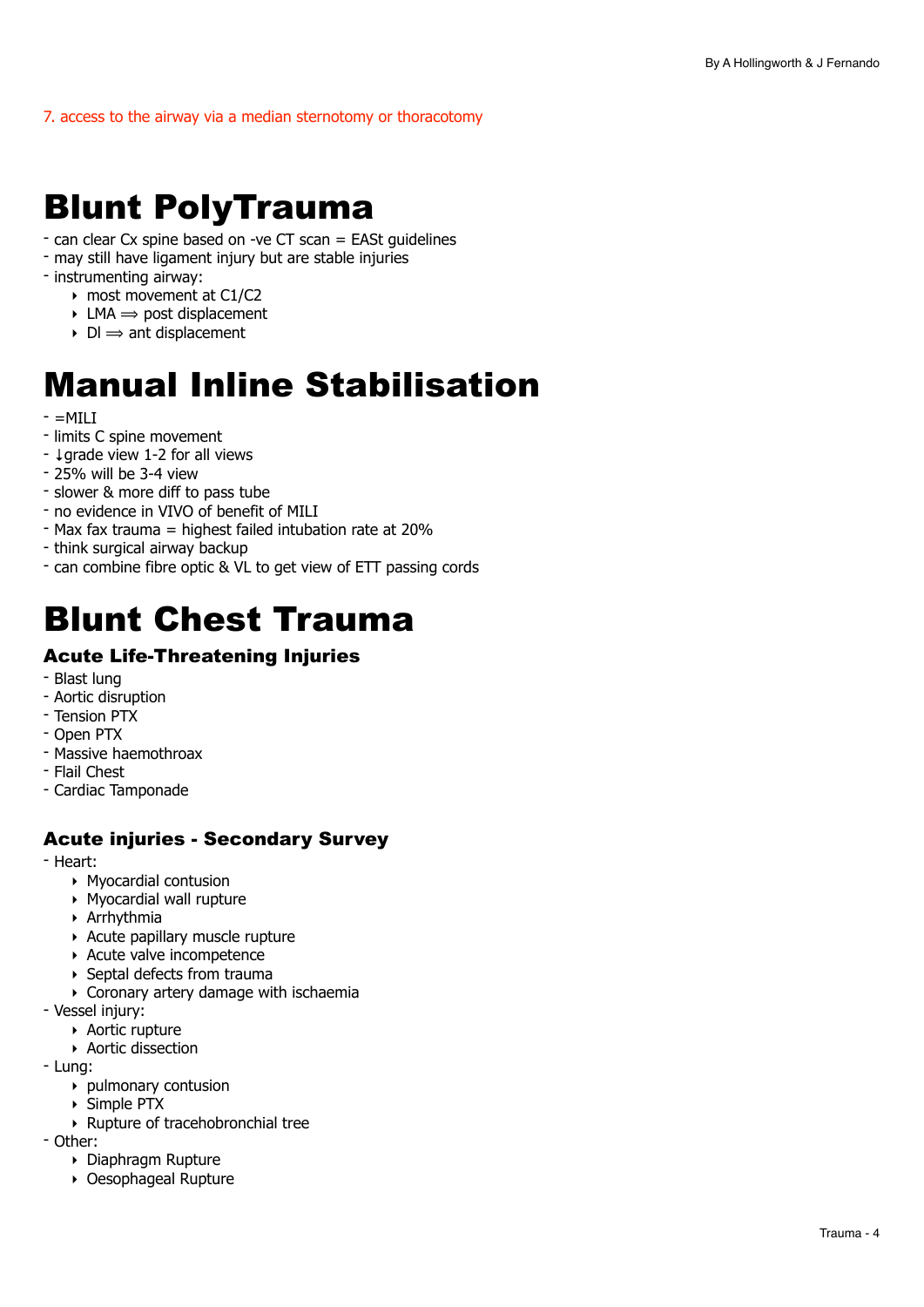#### Chronic injuries

- Shunts
- Fistulae
- Pericarditis
- Coronary thrombosis

#### Investigations

- 1. CXR looking for
	- ‣ widen mediastinum (aortic dissection),
	- ‣ globular heart (tamponade),
	- ‣ white out (haemothorax from ruptured aorta),
	- ‣ Kerley B lines,
	- ‣ cardiomegaly,
	- ‣ upper lobe diversion,
	- ‣ fluid in fissure (acute mitral regurgitation from a papillary muscle rupture)
- $2.$  ECG  $-$ 
	- $\rightarrow$  signs of arrhythmia,
	- ‣ regional ischaemia (myocardial contusion),
	- $\triangleright$  change of axis,
	- ‣ ST changes with acute ischaemia from trauma to coronary arteries
- 3. Troponin a sensitive marker of myocardial injury
- 4. Transthoracic Echo
	- ‣ assess valve function, ejection fraction and presence of pericardial tamponade (justified in patient with abnormal ECG or positive troponins or have haemodynamic instability that is unexplained)
	- ‣ RWMA for myocardial contusion
- 5. Transoesophageal Echo
	- ‣ assessment of aortic arch integrity and better examination for pericardial tamponade,
	- $\rightarrow$  better views of RV which is at risk in this injury

#### **Treatment**

- Intercostal chest drain:
	- $\rightarrow$  indications for immediate thoracomtomy =
		- 1500ml bleeding immediately
		- >200ml/hr of bleeding/hr

# <span id="page-4-0"></span>Individual Chest Injuries

### Pulmonary Contusion

- examination; seat belt injury, hypoxaemia, increasing O2 requirements
- investigations; CXR normal -> patchy infiltrates
- management; CPAP -> ETT + IPPV, lung protective ventilation, cautious fluid therapy

## Myocardial Contusion

- history; severe blunt chest trauma
- examination; sternal #, elevated JVP, hypotension
- investigations; arrhythmias, ST changes, elevated CK-MB, TNT, ECHO
- management; rule out tamponade and inotropes

## Blunt Aortic Injury

- where mobile arch joins fixed descending aorta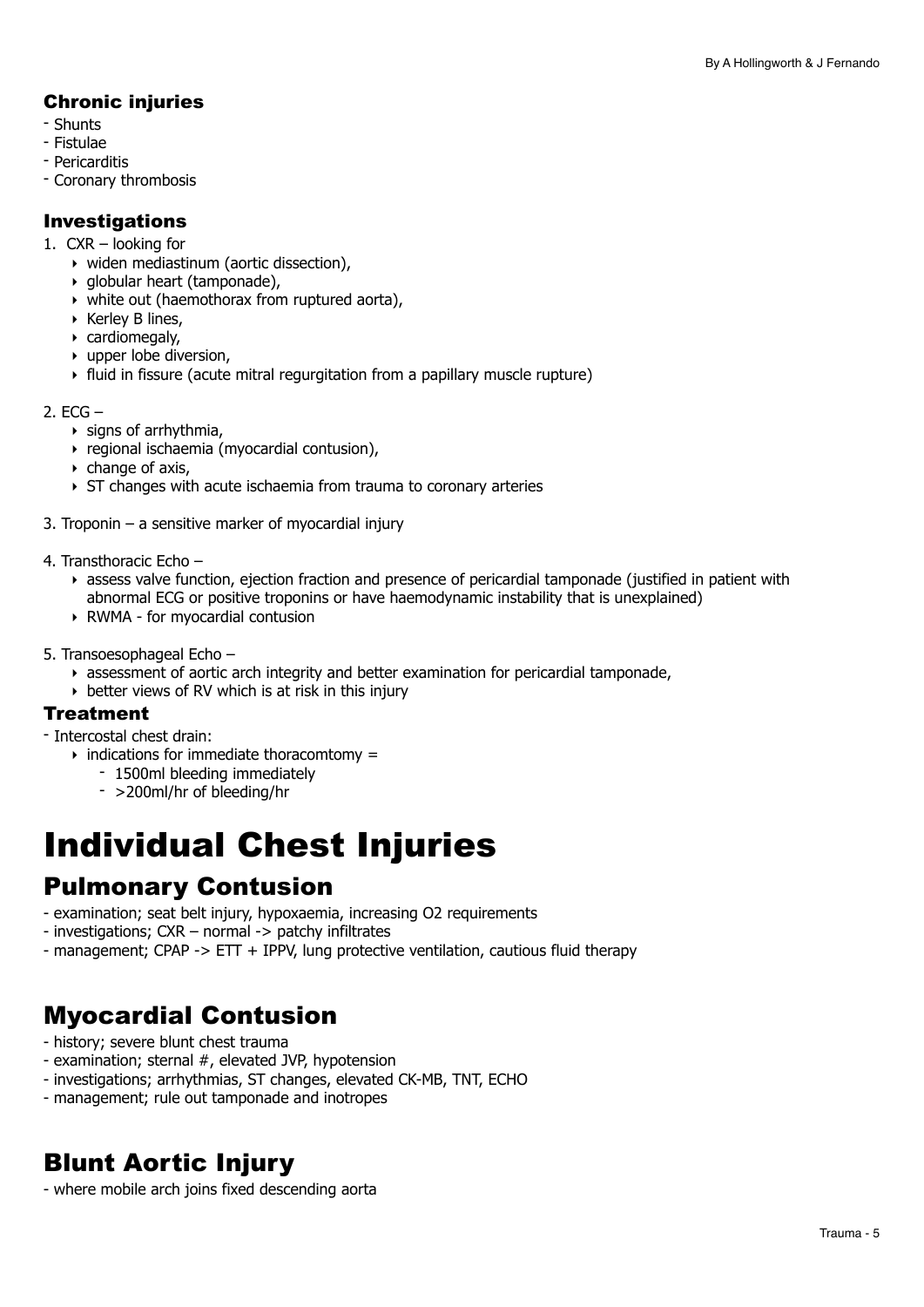- history; significant deceleration injury
- examination; upper limb hypertension
- investigations;
	- $\triangleright$  CXR
		- widened mediastinum,
		- pleural capping,
		- left haemothorax,
		- deviation of trachea to right,
		- depression of left main bronchus,
		- loss of aortic knob,
		- deviation of N/G tube to right.
		- # of upper 3 ribs,
		- fracture of thoracic spine,
	- ‣ TOE
- ‣ CTA - management; control BP with anti-hypertensives, transfer to CTSU

### Rupture of Diaphragm

- history; chest and abdominal pain
- examination; respiratory distress, diminished breath sounds,
- investigation;
	- $\rightarrow$  75% on left,
	- $\triangleright$  CXR
		- elevated hemidiaphragm,
		- gas bubbles,
		- shift of mediastinum,
		- N/G tube in chest

- management; surgical repair via a lateral thoracotomy or thoracoabdominal incision, use a DLT with OLV

### Oesophageal Rupture

- history; severe blow to upper abdomen, severe chest and abdominal pain
- examination; gastric contents in chest drain
- investigations; mediastinal air, a contrast study will confirm, endoscopy
- management;
	- ‣ NBM & broad spectrum Abx
	- ‣ urgent surgery to prevent mediastinitis (drainage and prevention of further contamination),
	- ‣ chest drain,
	- **P** resuscitation,
	- ‣ may need oesophagectomy,
	- ‣ enteral feeding early via TPN or jejunostomy tube

### Tracheobronchial Injury

- $-$  # larynx = rare
- history;
- examination; hoarseness, subcutaneous emphysema, palpable fracture crepitus
- investigation; CT, bronchoscopy
- management if possible assess first:
	- $\triangleright$  CT
	- ‣ fiberoptically first ->
- induction options:
	- ‣ intubate (DLT) or tracheostomy
	- ‣ spont vent induction with volatile or propofol
- insertion of large bore chest drains, repair through thoracotomy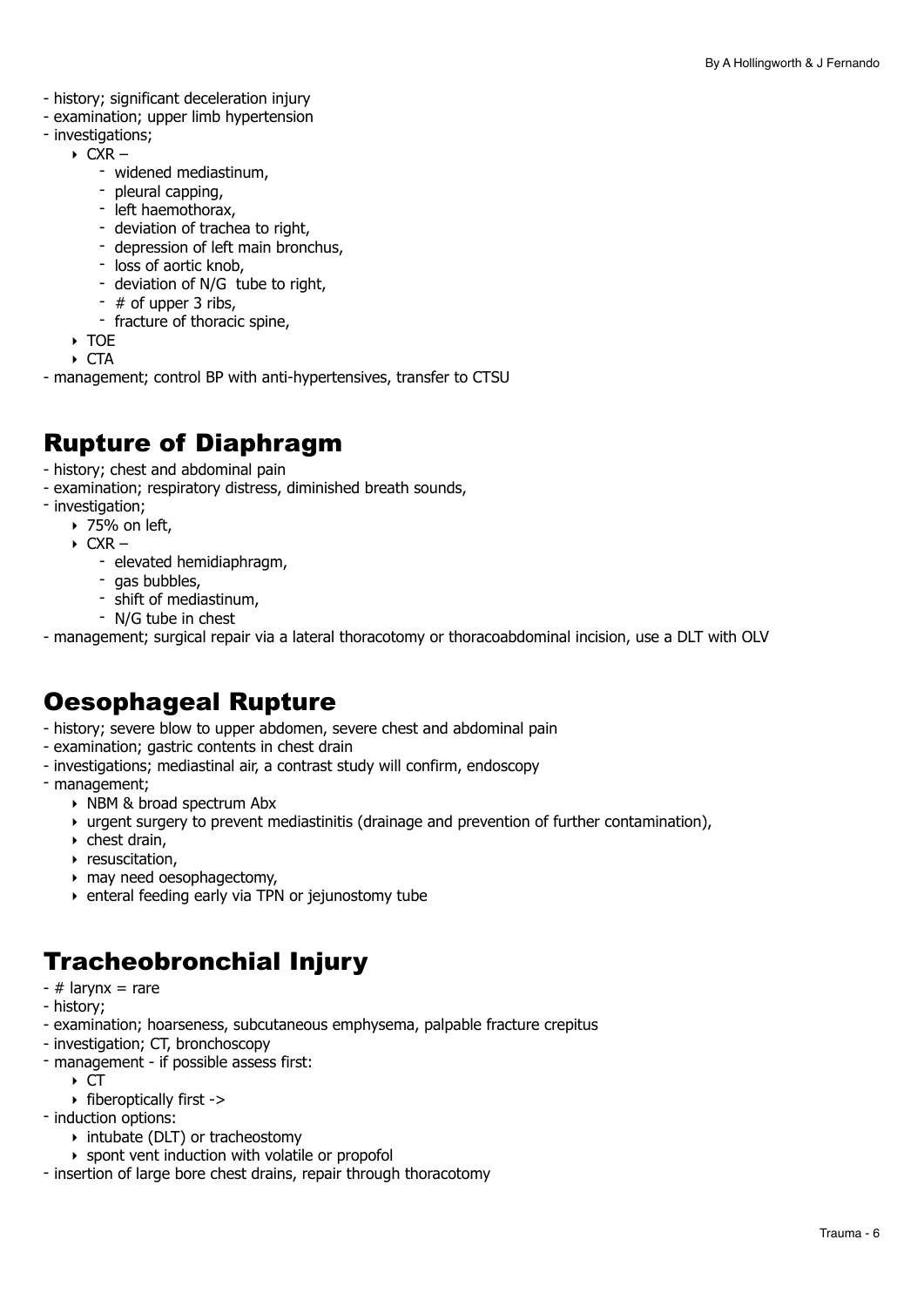# <span id="page-6-0"></span>Emergency Thoracotomy

#### **Objectives**

- relieve cardiac tamponade
- perform open cardiac massage
- occlude aorta to increase blood flow to heart and brain
- control life threatening thoracic bleeding
- control bronchovenous air embolism

#### **Requirements**

- ETT
- shock or arrest with a suspected correctable intrathoracic lesion
- specific diagnosis (cardiac tamponade, penetrating cardiac lesion or aortic injury)
- evidence of ongoing thoracic haemorrhage

#### Accepted Indications

- penetrating injury + arrest + previous signs of life
- no indication in blunt trauma

#### Relative Indications

- penetrating injury + no signs of life and CPR < 15min

#### Contra-indications

- penetrating injury  $+$  no signs of life or CPR  $> 15$  min
- $-$  blunt injury  $+$  no signs of life
- multiple blunt trauma
- severe head injury

#### **Technique**

- 1. Full aseptic technique
- 2. Left anterolateral thoracotomy from sternum  $(5<sup>th</sup>$  intercostals space down to pleura)
- 3. Insert a self retaining rib retractor

4. Longitudinal pericardotomy incision (anterior to left phrenic nerve) -> evacuate blood, apply digital pressure, repair any significant injury

5. If still hypotensive -> pass a finger anterior to the pericardium and enter right pleural space and assess the chest cavity (if tension pneumothorax or haemothorax suspected -> extend incision into right hemithorax)

6. Can perform bimannual internal cardiac massage if required

7. Occlude descending aorta to increased myocardial and cerebral perfusion (elevate left lung, incise the mediastinal pleura, separate oesophagus from aorta, don't completely incircle aorta as may avulse the thoracic branches of aorta)

8. Transfer to OT for definitive treatment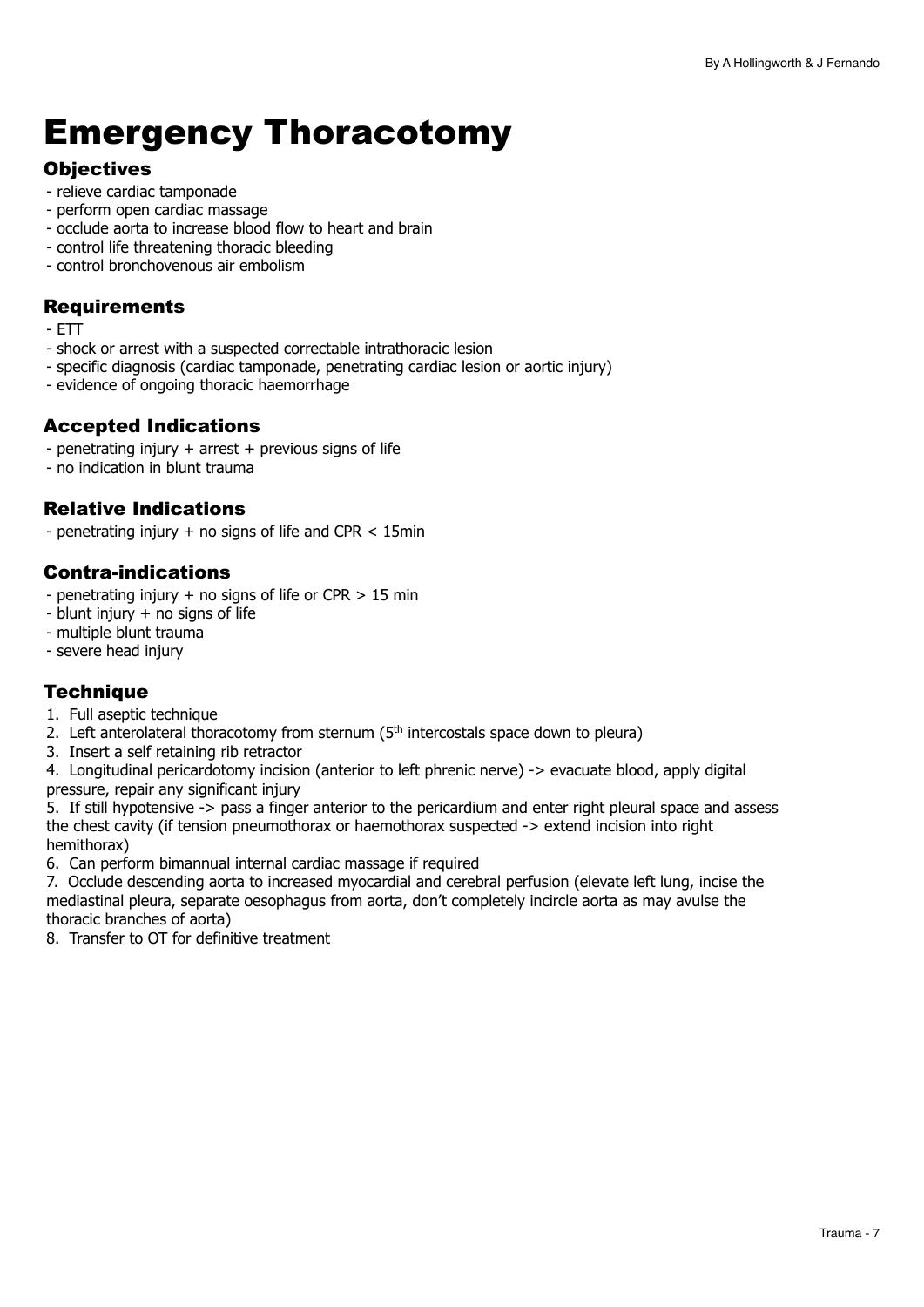# <span id="page-7-0"></span>Circulation

## **General**

- important to differentiate between the patient who has ongoing bleeding and those who has bleed and stopped
- initial and sustained response to an IVF bolus is sensitive
- the actively bleeding patient is exquisitely sensitive to sedatives and analgesics
- 3 key issues:
	- ‣ Restrictive crystalloid resus
	- ‣ permissive hypotension
	- ‣ damage control surgery

## Life threatening bleeding sites

**CHEST** 

- ICT for peripheral injuries
- thoracotomy for central injuries + >1500mL or >200mL/hr

#### ABDOMEN

- unstable -> FAST -> OR
- stable -> CT/embolisation
- always think concealed retroperitoneal haemorrhage

#### PELVIS

- unstable pelvis on examination, XR and CT -> external compression, embolisation, screw fixation, internal packing

#### LONG BONES

- initially brisk loss but then tamponades

#### FLOOR

- from open injuries
- managed with external pressure, reduction and surgical ligation

### Damage Control Surgery

= limiting initial surgery to that required to stop ongoing haemorrhage with the deferring of reconstructive surgery until completion of resuscitation.

- benefit = early and definitive haemorrhage control  $\Rightarrow$  better outcomes (maintenance of normothermia, coagulation function, fewer products used)
- Indication:
	- ‣ Hypotensive patient
	- ‣ Hypothermic
	- ‣ Coagulopathic
	- ‣ large injuries
	- ‣ Acidaemic
- $-$  typical patient = unstable patient with  $+ve$  FAST scan
- 1. taken to OT -> opened and 4 quadrants packed with gauze
- 2. each quadrant examined and haemostasis achieved
- 3. injured/solid organs fully or partially resected
- 4. injured bowel stapled off and removed (without reanastomosis)
- 5. injured vessels ligated
- 6. diffuse haemorrhage  $\rightarrow$  packed with gauze  $+$  fibrin sealants
- 7. abdomen covered with a sterile dressing but left open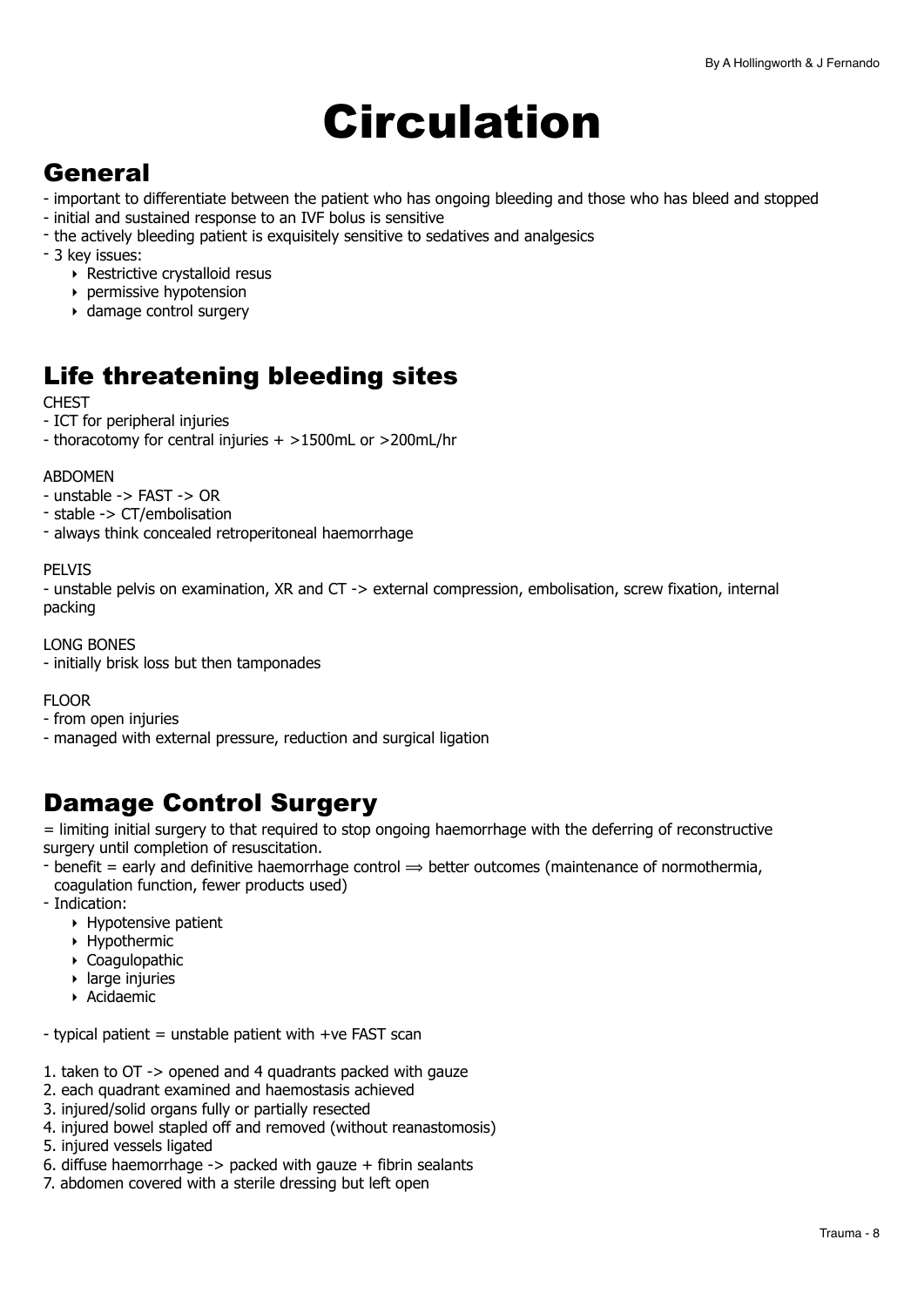8. transported to ICU or angio

- patient then taken back to OT 1-2 days later for more definitive care

### Haemostatic Resuscitation

#### Goals:

- restoration of normal fluid volume and tissue perfusion
- preservation and support of normal coagulation

#### Components:

PERMISSIVE HYPOTENSION

- standard of practice in haemorrhaging patients without traumatic brain injury
- MAP of 60mmHg; SBP 80
- palpable radial pulse only

EARLY RED CELLS TRANSFUSION

- use type O "universal donor" RBC's
- has been found to be safe and effective

#### EARLY PLATELETS AND PLASMA

- in massive transfusion use 1:1 of plasma:RBC's
- early and aggressive use of FFP is associated with a significant reduction in mortality
- type AB "universal donor" plasma can be kept pre-thawed and immediately available without significant additional expense to Blood Bank

#### SPECIFIC PRO-COAGULANT THERAPY

- fibrin sealants bandages
- chitosan and zeolate based agents
- rFVIIa
- prothrombin complex concentrates

#### When to Stop

- normal vital signs
- normal mental status
- no BE
- normal pH

- normal lactate (patients who clear their lactate after initial resuscitation -> associated with better outcomes)

- normothermia

### Massive Transfusion

- = replacement of a patients entire blood volume within 24 hours or blood loss >150mL/min

## Factor VIIa

- = recombinant protein
- = tissue factor
- factor involved in:
	- $\rightarrow$  initiation of the coagulation cascade
	- ‣ platelet aggregation
	- ‣ production of platelet-fibrin matrix
	- ‣ haemostasis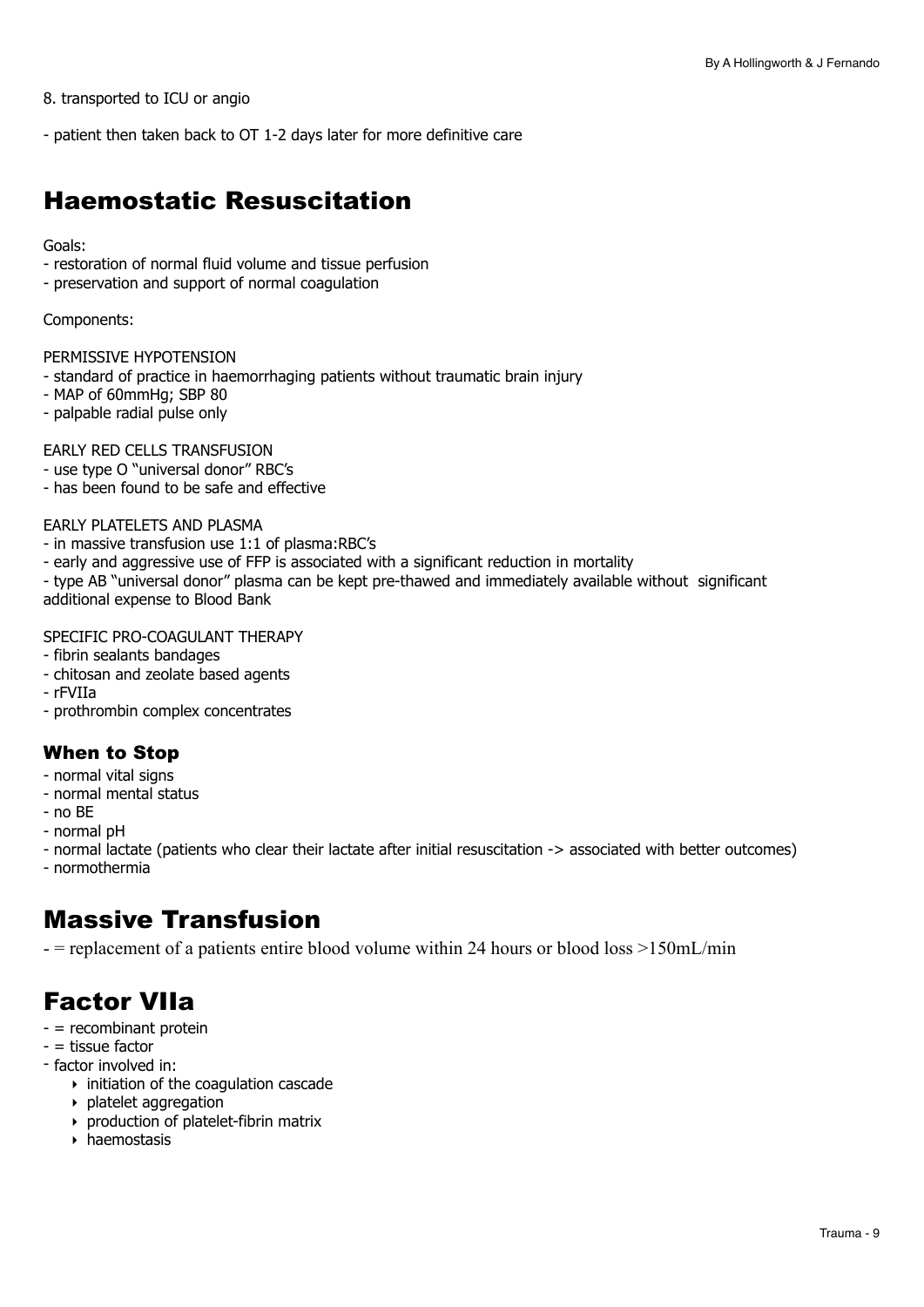#### Pro's to Use

- can be life-saving
- good theoretical basis
- encouraging case reports from use in trauma
- can be administered quickly
- easy to store

- may avoid problems with ongoing transfusion – disease transmission, acute lung injury, TRALI, hypothermia, acid-base disturbance, volume overload

- doesn't carry risk of disease transmission
- acts quickly
- accepted by Jehovah's Witness patients

#### Con's Against Use

- no evidence for its use
- probable publication bias -> tendency to publish cases where it has produced successful results
- massive transfusion and trauma -> off licence use
- need platelets for rFVIIa to be effective
- expensive
- decreased availability
- requires T >35 C and pH >7.2 for it to be effective
- can produce thrombosis in blood vessels -> ischaemic damage
- need two doses 20min apart
- needs the consent of interested parties (Haematology)
- side effects haven't been fully documented when used in Trauma and Massive Transfusion
- no universal protocol that has been agreed upon

For the above reasons it is a useful drug in the management of Massive Transfusion in a Trauma patient but needs to be used with caution and consultation with other experts.

#### New Zealand Algorithm

Consider rFVIIa when patient has had:

- 10 RBC
- 8U FFP
- 2U Plts
- 2U Cryoprecipitate
- warfarin has been reversed
- heparin has been reversed
- anti-fibrinolytic agents (transexamic acid) have been considered

At this point if patient is still bleeding there are two options:

1. pH < 7.2 and T < 35 C -> DAMAGE CONTROL SURGERY AND ICU RESUSCITATION

OR

2. pH >7.2 and T >35 C -> give 90mcg/kg of rFVIIa with platelets, wait 20min and repeat

# <span id="page-9-0"></span>Trauma Induced Coagulopathy

- $-$  = lethal triad of :
	- $\triangleright$  acidosis <pH <7.1
	- ‣ Hypothermia <33deg
	- ‣ Coagulopathy dilutional/consumptive